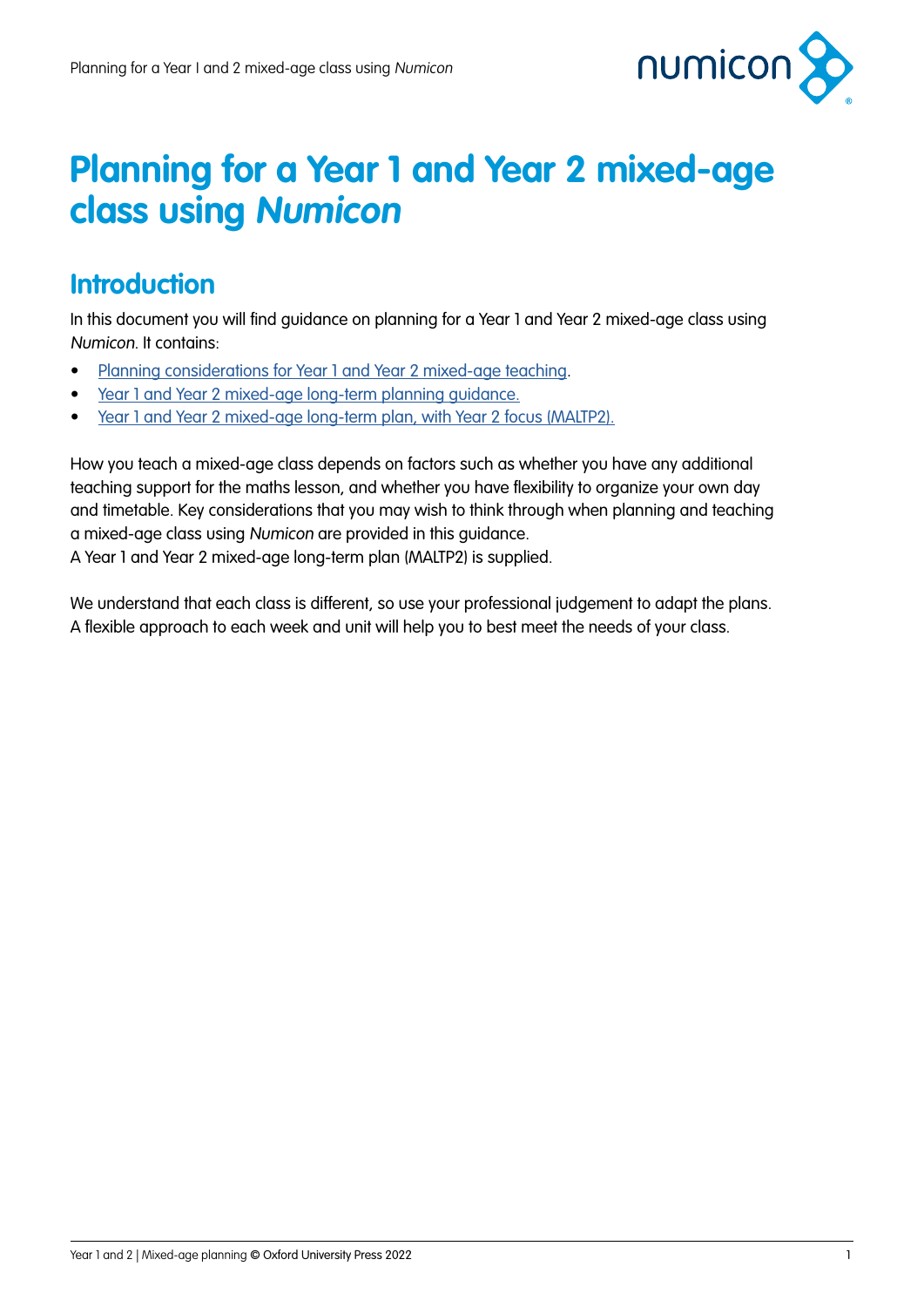# <span id="page-1-0"></span>**Planning considerations for Year 1 and Year 2 mixed-age teaching**

#### **Teaching without additional teaching support: some organizational possibilities**

- **• Start your teaching based on the Year 2 objectives for the whole class when teaching units with similar objectives.** Organizing the class into mixed-attainment groupings allows Year 2 children to recap and consolidate their own understanding of their previous learning, whilst also supporting the Year 1 children in their understanding of new learning. As the lesson/ week progresses, you may wish to incorporate more practice and consolidation time so that when Year 1 children are working independently, you work with the Year 2 children on Year 2 objectives using either guided group work, work with individuals or whole-class teaching.
	- **Teaching sequence Day 1 Day 2 Day 3 Day 4 Day 5** Input (new teaching objective) Whole-class Year 1 NC objective teaching input. Whole-class Year 1 NC objective teaching input. Extension questions for Year 2 within whole-class input. Year 1 only guided group work. Year 2 work independently on task set on Day 2. Whole-class Year 1 NC objective teaching input. **Extension** questions for Year 2 within whole-class input. Year 2 only guided group work. Year 1 work independently on task set on Day 4. Year 1 children Mixed-age Year 1/2 groupings. Teacher circulates whole class – asks Year 2 extension questions during small-group discussions. **Collaborative** work without teaching support. Independent work without teaching support. Teacher input with Year 1. Includes setting up a learning task that Year 1 will continue with independently on Day 5. Mixed-age Year 1/2 groupings. **Teacher** circulates whole class – asks extension/ support questions during small-group discussions. Year 2 children Teacher input with Year 2. Includes setting up a learning task that Year 2 will continue with independently on Day 3. Teacher guided input. Independent work without teaching support.
- An example of a teaching week could look like this: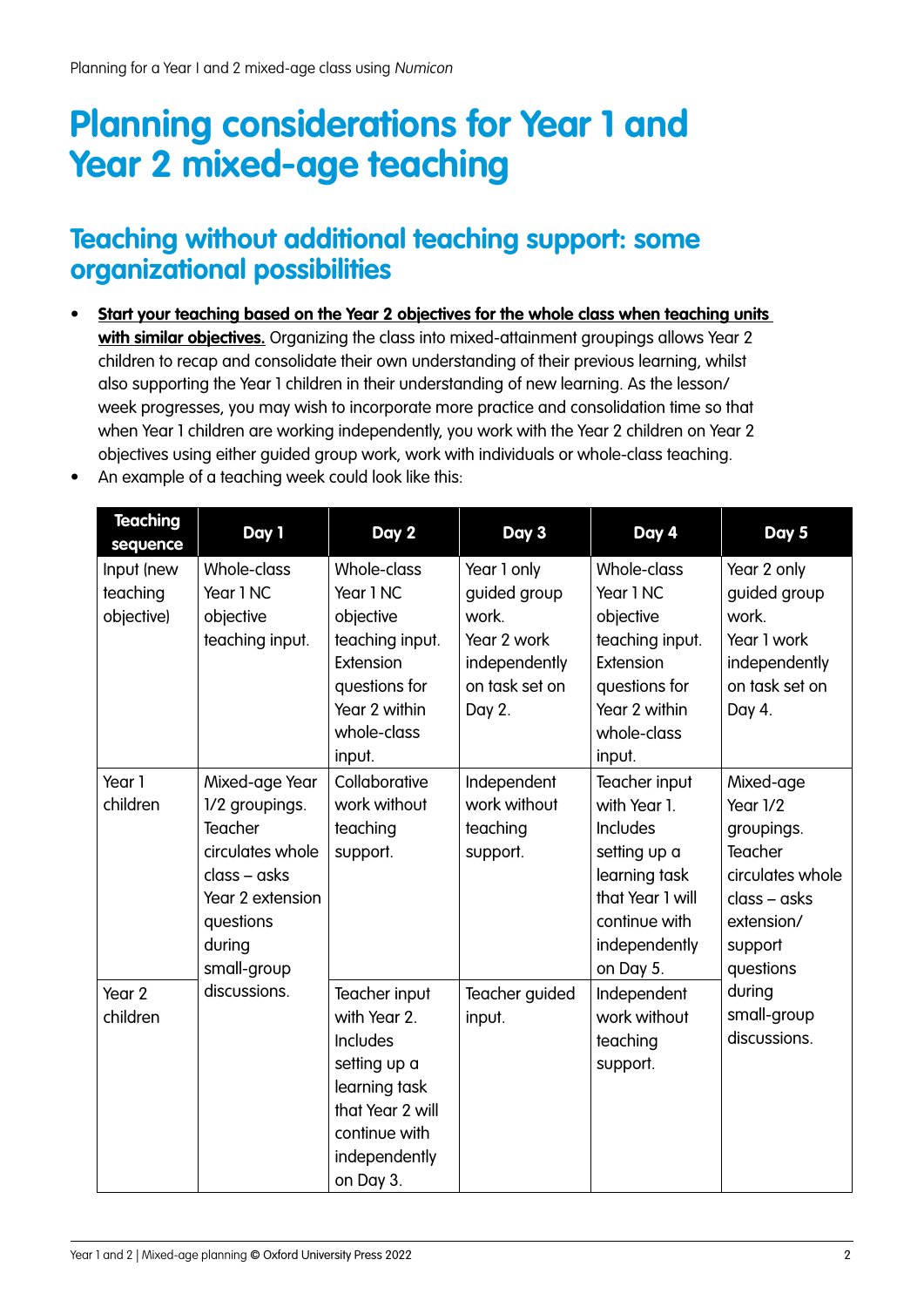- **• Organize the maths lesson to allow for two entirely separate maths teaching inputs.** This organization allows you to split your class and your input into Year 1 teaching objectives and Year 2 teaching objectives. Careful consideration needs to be given to how to structure your day to allow for this, and to ensure that those children not involved are occupied with other work.
- **• Make use of other group work times within the school day.** Make use of other group work times within the school day to create opportunities for guided maths time and extra maths input teaching time outside of the maths lesson.

#### **Teaching with additional teaching support: some organizational possibilities**

- If you have an additional adult in the classroom, the logistics of managing mixed-age teaching may be simpler.
- Best practice is to ensure that the teacher remains responsible for the learning and progress of every child in the class and spends equal teaching time with every child regardless of attainment or age group.
- An example of a teaching week could look like this:

| <b>Teaching</b><br>sequence | Day 1                                                       | Day 2                                                                                                | Day 3                                                                                                | Day 4                                                                                       | Day 5                                                                                                |
|-----------------------------|-------------------------------------------------------------|------------------------------------------------------------------------------------------------------|------------------------------------------------------------------------------------------------------|---------------------------------------------------------------------------------------------|------------------------------------------------------------------------------------------------------|
| Input                       | Whole-class<br>Year 1 objective<br>teaching input.          | Year 1 teacher<br>input with<br>additional<br>teaching<br>support for Year<br>2 independent<br>work. | Year 2 teacher<br>input with<br>additional<br>teaching<br>support for Year<br>1 independent<br>work. | Year 1 teacher<br>input with<br>additional<br>teaching<br>support for Year<br>2 group work. | Year 2 teacher<br>input with<br>additional<br>teaching<br>support for Year<br>1 independent<br>work. |
| Year 1                      | Additional<br>teaching<br>support for Year<br>1 group work. | Additional<br>teaching<br>support for Year<br>1 group work.                                          | <b>Teacher Year 1</b><br>input.                                                                      | Additional<br>teaching<br>support for Year<br>1 independent<br>work.                        | Teacher Year 1<br>input.                                                                             |
| Year 2                      | <b>Teacher Year</b><br>2 input and<br>guided group<br>work. | Teacher Year<br>2 input and<br>guided group<br>work.                                                 | Additional<br>teaching<br>support for Year<br>2 group work.                                          | <b>Teacher Year</b><br>2 input and<br>guided group<br>work.                                 | Additional<br>teaching<br>support for Year<br>2 independent<br>work.                                 |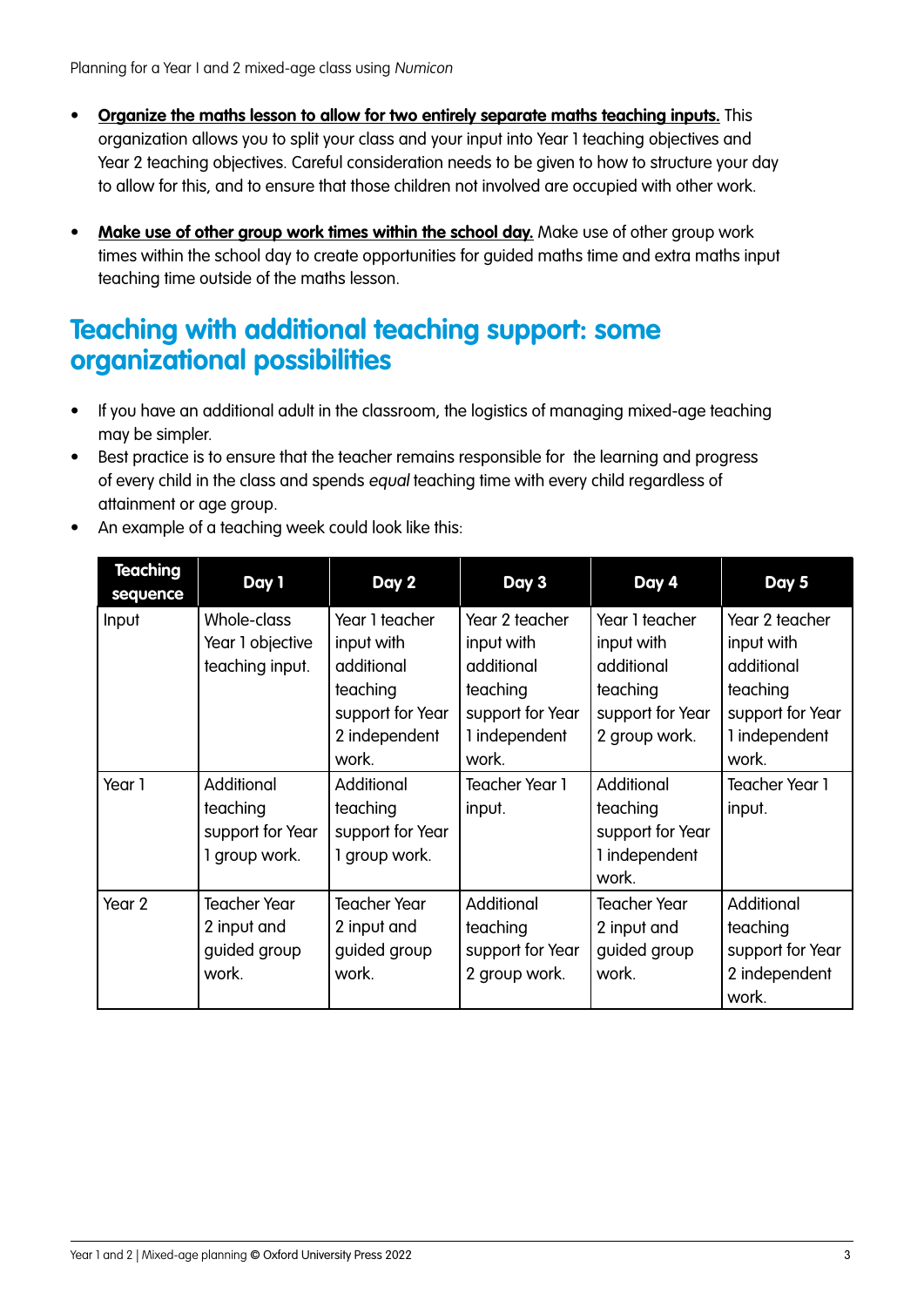## <span id="page-3-0"></span>**Year 1 and Year 2 mixed-age long-term planning guidance**

- The Year 1 and Year 2 MALTP is based (where possible) on the Numicon Year 2 long-term plan. This is to ensure that Year 2 children have a thorough understanding of essential elements of the curriculum before they progress to Key Stage 2.
- The order here is therefore different from the Year 1 and Year 2 single year group long-term plans and you will need to be aware that children may need additional support with prerequisite skills.
- If you decide to move strands around, consider what learning needs to have happened first to ensure children can successfully progress to the new units. The progression of number, place value, multiplication, division and fractions should be very carefully considered.
- For each of the activity groups, we suggest that you decide which of the activities to complete, extend or combine. If you need to use additional time to enable children to achieve objectives, keep in mind the impact that this extra time will have on coverage of other activity groups over the year. However, as we are still in a time of curriculum recovery, we recommend that mastering understanding of the concepts is the core priority.

#### **How does this plan differ from the single-year plans?**

- Activity groups from Year 1 have been matched to Year 2 by topic and key mathematical ideas to ensure that teaching is based on very similar ideas from both year groups, and to make your teaching more manageable.
- The order of some units has been changed to ensure that similar ideas are taught for both year groups. It is advisable to look at the single age group long-term plans (SALTP) to be aware that children may need additional support with prerequisite skills.
- There are some Activity groups that do not have a matched unit because a topic is new to Year 2, in particular: Year 2 Numbers and the Number System 5 – Rounding; Year 2 Numbers and the Number System 6 - Introducing fractions as numbers (which builds on earlier work on fractions as operators); Year 2 Calculating 15 - Introducing dividing as 'How many … in … ?'. For these three units we have suggested some of the activities you have not yet covered from Securing Foundations 1–12, of course you may also choose to revisit any earlier activities you have not covered or consolidate previous learning.
- There are some matched examples which may initially seem to be a strange match, for example, Year 1 Calculating 7 - Developing recall of adding and subtracting facts within 10 and Year 2 Calculating 14 – Adding and subtracting to 20. There may be other units where the content is more in line but when considering progression this is the correct place to match it as it is the final addition and subtraction unit in Year 1. Another change to note is that Year 2 Calculating 11 and 12 have been swapped around to enable Year 1 Calculating 8 to be matched effectively.
- For all the activity groups you will need to decide whether your Year 2 children need to revisit some of the Year 1 content or focus on new learning and consolidation of the Year 2 units.

#### **More online and in the printed Teaching Handbooks**

You can find further information on the contents of each Activity Group, single year group planning documents, templates and more in the Numicon printed Teaching Handbooks and on [Numicon](https://www.oxfordowl.co.uk/login?active-tab=teachers)  [Online.](https://www.oxfordowl.co.uk/login?active-tab=teachers)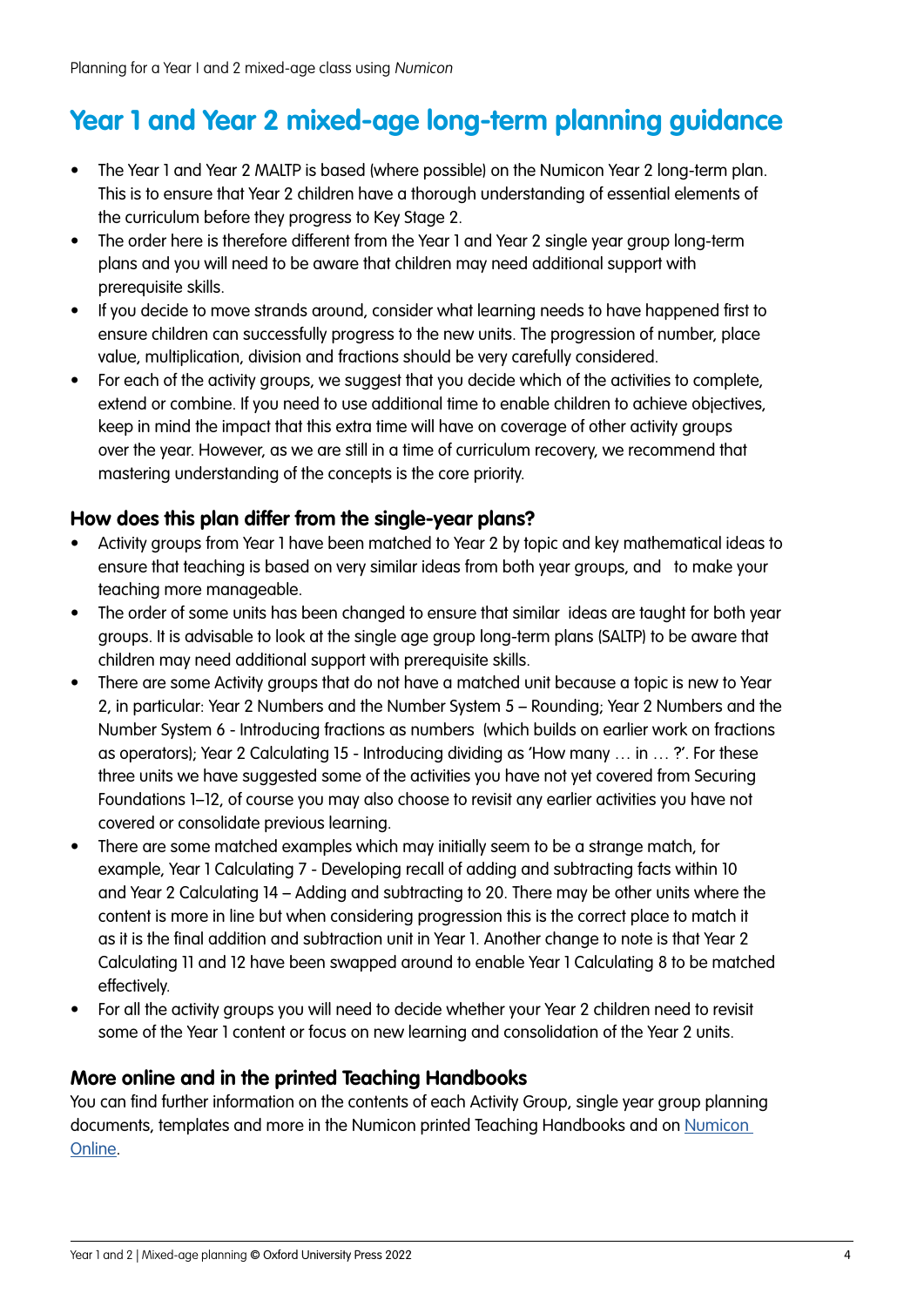### <span id="page-4-0"></span>**Year 1 and Year 2 mixed-age long-term plan (MALTP2)**

Direct links to each set of activities are included in the planning charts below. After logging into your [Numicon Online](https://www.oxfordowl.co.uk/login?active-tab=teachers) subscription, you can then click on any of the links in the planning charts to open those activities in the Online Teaching Handbooks.

Please note that KMI stands for Key Maths Ideas.

| <b>Y1 Strand and activity</b><br>group number                                       | Y1 Activity group title                                                                                                                                            | <b>Y2 Strand and activity</b><br>group number    | Y2 Activity group title                                                                                                                   |
|-------------------------------------------------------------------------------------|--------------------------------------------------------------------------------------------------------------------------------------------------------------------|--------------------------------------------------|-------------------------------------------------------------------------------------------------------------------------------------------|
| <b>Securing Foundations 1</b><br><b>Getting Started Activity 1-5</b>                | Learning about Numicon Shapes, number rods,<br>pattern and counting<br>KMI: Pattern, Ordering, Counting, Mathematical<br>thinking and reasoning                    | <b>Getting Started</b>                           | Getting started with Number, Pattern and<br>Calculating 2<br>KMI: Counting, Place value, Grouping,<br>Mathematical thinking and reasoning |
| <b>Securing Foundations 2</b><br><b>Getting Started Activity 1-5</b>                | Naming Numicon Shapes, building patterns and<br>counting objects<br>KMI: Pattern, Ordering, Counting, Mathematical<br>thinking and reasoning                       |                                                  |                                                                                                                                           |
| <b>Securing Foundations 3</b><br><b>Getting Started 1-4</b>                         | Building Numicon Shape patterns, more repeating<br>patterns and number lines<br>KMI: Pattern, Counting, Grouping, Ordering,<br>Mathematical thinking and reasoning |                                                  |                                                                                                                                           |
| <b>Securing Foundations 5</b><br><b>Getting Started 1-3</b>                         | Describing relationships, more adding and<br>patterns in movement<br>KMI: Pattern, Counting, Ordering, Adding,<br>Mathematical thinking and reasoning              |                                                  |                                                                                                                                           |
| <b>Securing Foundations 1</b><br><b>Numbers and the Number</b><br><b>System 1-3</b> | Learning about Numicon Shapes, number rods,<br>pattern and counting<br>KMI: Pattern, Ordering, Counting, Mathematical<br>thinking and reasoning                    | <b>Numbers and the</b><br><b>Number System 1</b> | Counting to 100 and beyond<br>KMI: Counting, Place value, Mathematical thinking<br>and reasoning                                          |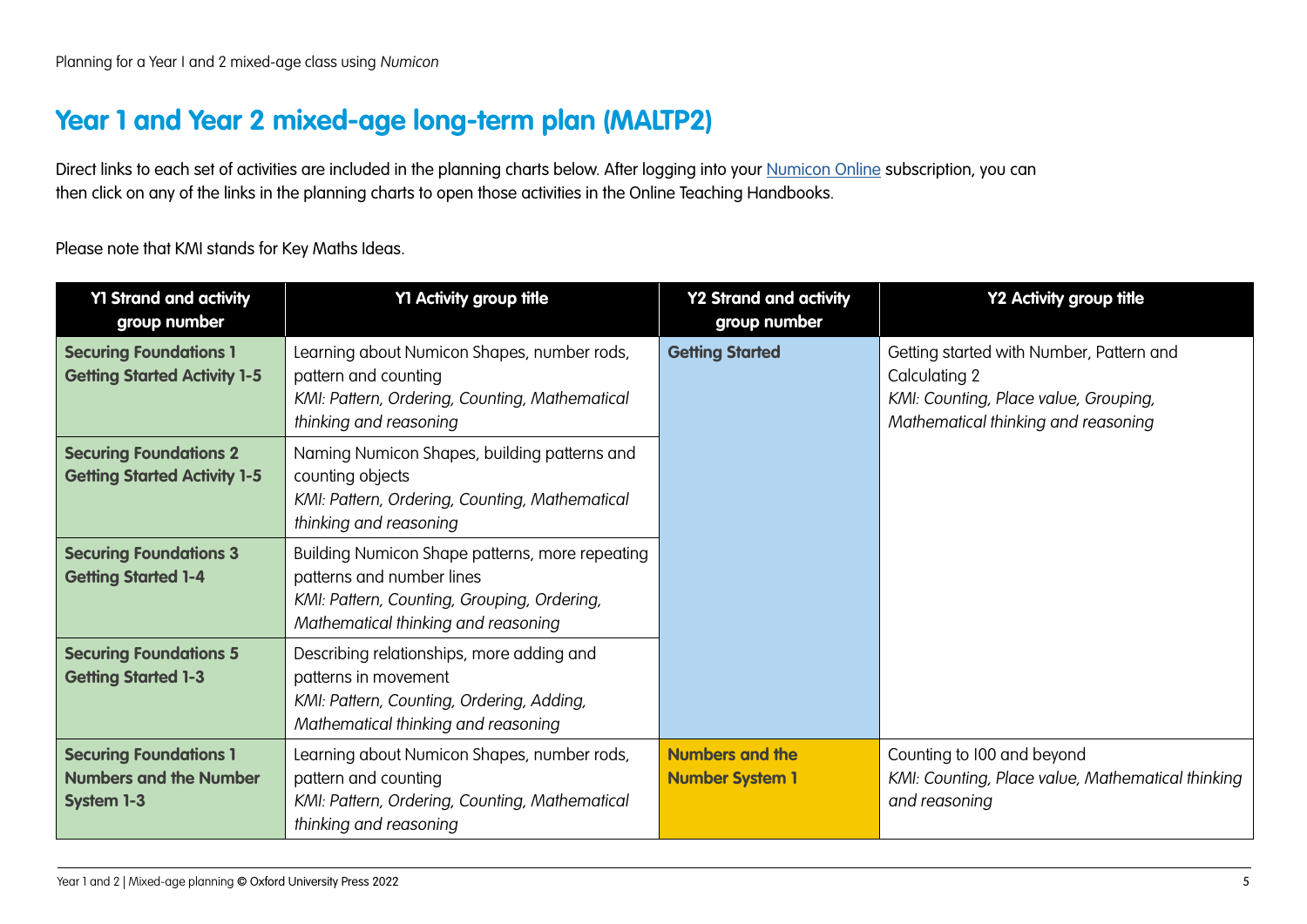| <b>Y1 Strand and activity</b><br>group number                                                 | Y1 Activity group title                                                                                                                                            | <b>Y2 Strand and activity</b><br>group number    | Y2 Activity group title                                                                          |
|-----------------------------------------------------------------------------------------------|--------------------------------------------------------------------------------------------------------------------------------------------------------------------|--------------------------------------------------|--------------------------------------------------------------------------------------------------|
| <b>Securing Foundations 2</b><br><b>Numbers and the Number</b><br><b>System 1</b>             | Naming Numicon Shapes, building patterns and<br>counting objects<br>KMI: Pattern, Ordering, Counting, Mathematical<br>thinking and reasoning                       | <b>Numbers and the</b><br><b>Number System 1</b> | Counting to 100 and beyond<br>KMI: Counting, Place value, Mathematical thinking<br>and reasoning |
| <b>Securing Foundations 11</b><br><b>NNS Activity 1 and</b><br><b>Practice and discussion</b> | Counting and adding<br>KMI: Counting, Adding, Commutative property,<br>Mathematical thinking and reasoning                                                         |                                                  |                                                                                                  |
| <b>Numbers and the</b><br><b>Number System 2</b>                                              | Finding how many by grouping<br>KMI: Counting, Place value, Grouping,<br>Mathematical thinking and reasoning                                                       |                                                  |                                                                                                  |
| <b>Securing Foundations 1</b><br><b>Pattern and Algebra</b><br><b>Activity 1-5</b>            | Learning about Numicon Shapes, number rods,<br>pattern and counting<br>KMI: Pattern, Ordering, Counting, Mathematical<br>thinking and reasoning                    | <b>Pattern and Algebra 1</b>                     | Exploring different patterns<br>KMI: Pattern, Mathematical thinking and<br>reasoning             |
| <b>Securing Foundations 2</b><br><b>Pattern and Algebra</b><br><b>Activity 1-3</b>            | Naming Numicon Shapes, building patterns and<br>counting objects<br>KMI: Pattern, Ordering, Counting, Mathematical<br>thinking and reasoning                       |                                                  |                                                                                                  |
| <b>Securing Foundations 3</b><br><b>Pattern and Algebra</b><br><b>Activity 1-3</b>            | Building Numicon Shape patterns, more repeating<br>patterns and number lines<br>KMI: Pattern, Counting, Grouping, Ordering,<br>Mathematical thinking and reasoning |                                                  |                                                                                                  |
| <b>Securing Foundations 4</b><br><b>Pattern and Algebra</b><br><b>Activity 1 and 2</b>        | Comparing and ordering, more patterns,<br>beginning calculating<br>KMI: Pattern, Counting, Ordering, Adding,<br>Mathematical thinking and reasoning                |                                                  |                                                                                                  |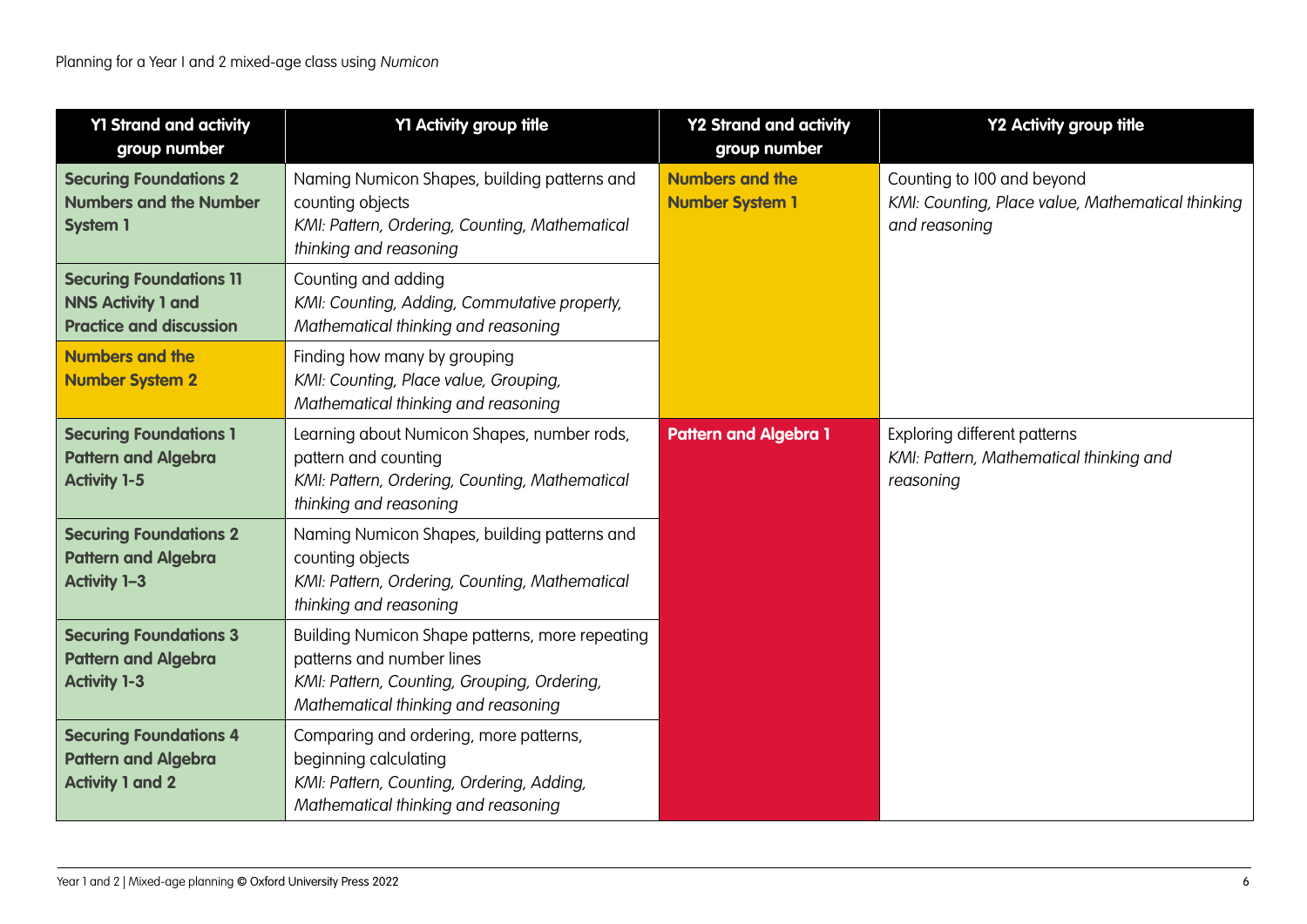| <b>Y1 Strand and activity</b><br>group number                                    | Y1 Activity group title                                                                                                                                                    | <b>Y2 Strand and activity</b><br>group number | Y2 Activity group title                                                                                   |
|----------------------------------------------------------------------------------|----------------------------------------------------------------------------------------------------------------------------------------------------------------------------|-----------------------------------------------|-----------------------------------------------------------------------------------------------------------|
| <b>Securing Foundations 5</b><br><b>Pattern and Algebra</b><br><b>Activity 1</b> | Describing relationships, more adding and<br>patterns in movement<br>KMI: Pattern, Counting, Ordering, Adding,<br>Mathematical thinking and reasoning                      | <b>Pattern and Algebra 1</b>                  | Exploring different patterns<br>KMI: Pattern, Mathematical thinking and<br>reasoning                      |
| <b>Measurement 3</b><br><b>Activity 1-3</b>                                      | Units of time<br>KMI: Duration, Ordering, Standard units                                                                                                                   |                                               |                                                                                                           |
| <b>Securing Foundations 4</b><br><b>Calculating 1-2</b>                          | Comparing and ordering, more patterns,<br>beginning calculating<br>KMI: Pattern, Counting, Ordering, Adding,<br>Mathematical thinking and reasoning                        | <b>Calculating 1</b>                          | Adding and writing adding sentences<br>KMI: Adding, Pattern, Mathematical thinking and<br>reasoning       |
| <b>Securing Foundations 5</b><br><b>Calculating 1-3</b>                          | Describing relationships, more adding and<br>patterns in movement<br>KMI: Pattern, Counting, Ordering, Adding,<br>Mathematical thinking and reasoning                      |                                               |                                                                                                           |
| <b>Securing Foundations 11</b><br><b>Calculating 1-6</b>                         | Counting and adding<br>KMI: Counting, Adding, Commutative property,<br>Mathematical thinking and reasoning                                                                 |                                               |                                                                                                           |
| <b>Securing Foundations 12</b><br><b>Calculating</b><br><b>Activity 1-3</b>      | Similar attributes, numbers to 20 and the '+'<br>symbol<br>KMI: Equivalence, Order, Counting, Grouping,<br>Adding, Mathematical thinking and reasoning                     |                                               |                                                                                                           |
| <b>Securing Foundations 8</b><br><b>Calculating 1-2</b>                          | Beginning subtracting, sorting, more number<br>patterns<br>KMI: Pattern, Ordering, Equivalence, Counting,<br>Grouping, Subtracting, Mathematical thinking and<br>reasoning | <b>Calculating 2</b>                          | Subtracting and writing subtracting sentences<br>KMI: Subtracting, Mathematical thinking and<br>reasoning |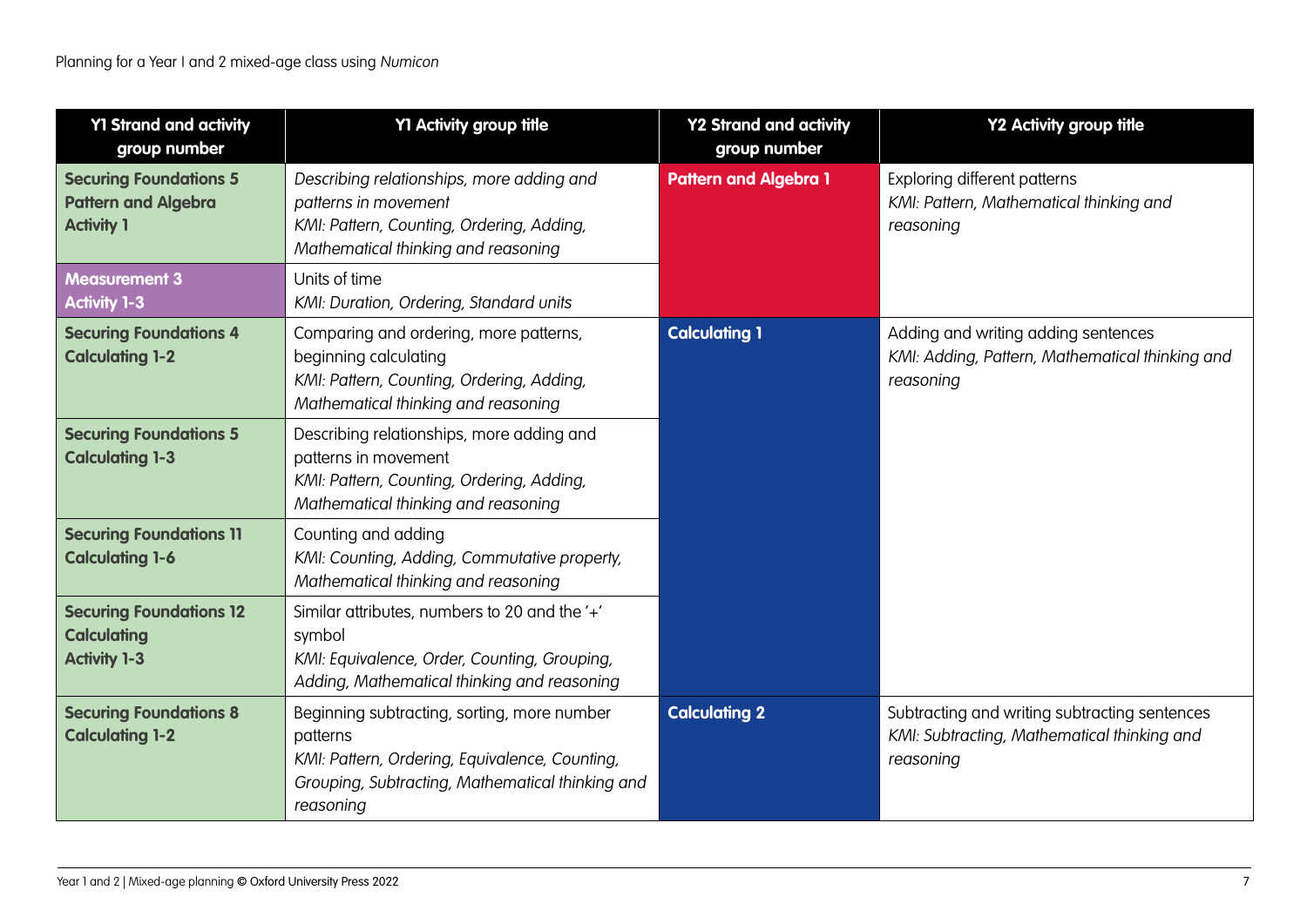| <b>Y1 Strand and activity</b><br>group number                                                            | Y1 Activity group title                                                                                                                                     | <b>Y2 Strand and activity</b><br>group number    | Y2 Activity group title                                                                                                                                     |
|----------------------------------------------------------------------------------------------------------|-------------------------------------------------------------------------------------------------------------------------------------------------------------|--------------------------------------------------|-------------------------------------------------------------------------------------------------------------------------------------------------------------|
| <b>Calculating 1</b>                                                                                     | Introducing the subtracting symbol<br>KMI: Subtracting, Mathematical thinking and<br>reasoning                                                              | <b>Calculating 2</b>                             | Subtracting and writing subtracting sentences<br>KMI: Subtracting, Mathematical thinking and<br>reasoning                                                   |
| <b>Securing Foundations 6</b><br><b>Numbers and the Number</b><br><b>System</b><br><b>Activities 1-3</b> | Naming number rods, investigating teen numbers<br>and finding totals<br>KMI: Pattern, Ordering, Place value, Adding,<br>Mathematical thinking and reasoning | <b>Numbers and the</b><br><b>Number System 2</b> | 2-digit numbers<br>KMI: Counting, Pattern, Place value, Equivalence,<br>Order, Mathematical thinking and reasoning                                          |
| <b>Securing Foundations 12</b><br><b>Numbers and the Number</b><br><b>System</b><br><b>Activity 1</b>    | Similar attributes, numbers to 20 and the '+'<br>symbol<br>KMI: Equivalence, Order, Counting, Grouping,<br>Adding, Mathematical thinking and reasoning      |                                                  |                                                                                                                                                             |
| <b>Calculating 4</b><br>Part 1                                                                           | Exploring adding and subtracting facts to 10<br>KMI: Adding, Subtracting, Pattern, Inverse,<br>Mathematical thinking and reasoning                          | <b>Calculating 3</b>                             | Ordering adding and subtracting facts<br>KMI: Adding, Subtracting, Pattern, Mathematical<br>thinking and reasoning                                          |
| <b>Pattern and Algebra 2</b>                                                                             | Reasoning with Numicon Shapes and number<br>ideas<br>KMI: Pattern, Mathematical thinking and<br>reasoning                                                   | <b>Pattern and Algebra 2</b>                     | Exploring the inverse relationship between adding<br>and subtracting within I0<br>KMI: Inverse, Adding, Subtracting, Mathematical<br>thinking and reasoning |
| <b>Numbers and the</b><br><b>Number System 4</b>                                                         | Structure of 2-digit numbers and more ordering<br>KMI: Counting, Pattern, Order, Place value,<br>Equivalence, Mathematical thinking and<br>reasoning        | <b>Numbers and the</b><br><b>Number System 3</b> | More 2-digit numbers<br>KMI: Counting, Place value, Equivalence, Pattern,<br>Order, Mathematical thinking and reasoning                                     |
| <b>Numbers and the</b><br><b>Number System 1</b>                                                         | Ordering numbers to 20<br>KMI: Counting, Place value, Grouping,<br>Mathematical thinking and reasoning                                                      | <b>Numbers and the</b><br><b>Number System 4</b> | Comparing and ordering numbers to I00<br>KMI: Counting, Pattern, Order, Place value,<br>Equivalence, Mathematical thinking and<br>reasoning                 |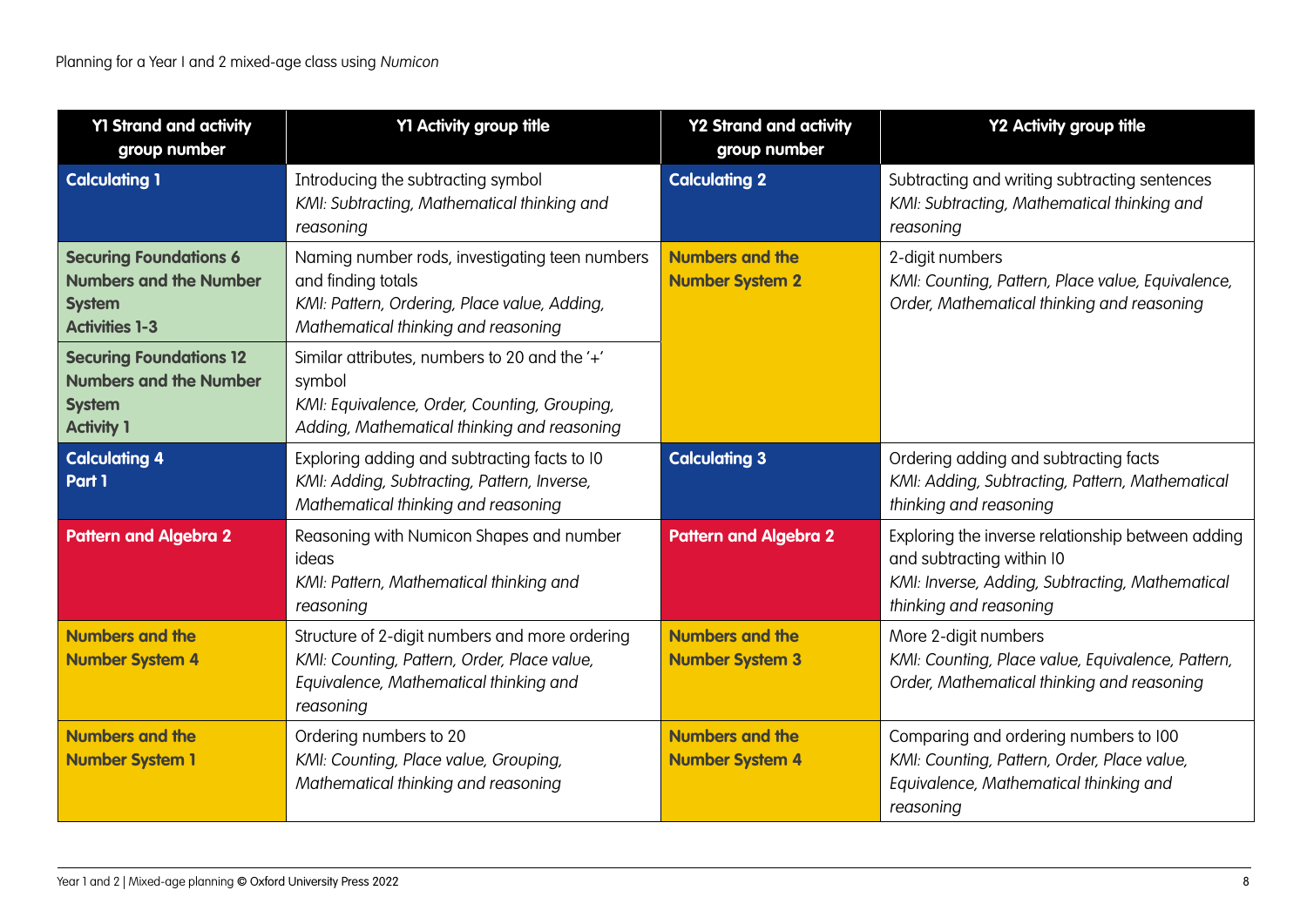| <b>Y1 Strand and activity</b><br>group number                                                                       | Y1 Activity group title                                                                                                                                     | <b>Y2 Strand and activity</b><br>group number | Y2 Activity group title                                                                                                                               |
|---------------------------------------------------------------------------------------------------------------------|-------------------------------------------------------------------------------------------------------------------------------------------------------------|-----------------------------------------------|-------------------------------------------------------------------------------------------------------------------------------------------------------|
| <b>Pattern and Algebra 1</b>                                                                                        | Preparing for equivalence and using the '='<br>symbol<br>KMI: Comparing different numbers, Equivalence,<br>Mathematical thinking and reasoning              | <b>Pattern and Algebra 3</b>                  | Exploring equivalence - introducing empty box<br>notation<br>KMI: Equivalence, Inverse, Adding, Subtracting,<br>Mathematical thinking and reasoning   |
| <b>Securing Foundations 10</b><br><b>Pattern and Algebra</b><br><b>Activity 1</b><br><b>Practice and Discussion</b> | Comparing lengths and weights, more subtracting<br>KMI: Pattern, Ordering, Subtracting, Mathematical<br>thinking and reasoning                              | <b>Measurement 1</b>                          | Introducing centimetres<br>KMI: Length, Ordering, Standard units                                                                                      |
| <b>Securing Foundations 6</b><br><b>Calculating 1-2</b>                                                             | Naming number rods, investigating teen numbers<br>and finding totals<br>KMI: Pattern, Ordering, Place value, Adding,<br>Mathematical thinking and reasoning | <b>Calculating 4</b>                          | Adding and subtracting whole tens<br>KMI: Adding, Subtracting, Pattern, Mathematical<br>thinking and reasoning                                        |
| <b>Calculating 4</b><br>Part 2                                                                                      | Exploring adding and subtracting facts to I0<br>KMI: Adding, Subtracting, Pattern, Inverse,<br>Mathematical thinking and reasoning                          |                                               |                                                                                                                                                       |
| <b>Geometry 1</b>                                                                                                   | Recognizing and naming 2D shapes<br>KMI: Sorting, Describing parts and properties of<br>shapes invariant under transformations                              | <b>Geometry 1</b>                             | Making and classifying polygons<br>KMI: Describing parts and properties of shapes<br>invariant under transformations, Classifying<br>shapes           |
| <b>Geometry 3</b>                                                                                                   | Recognizing and imagining common 3D shapes<br>KMI: Sorting, Describing parts and properties<br>of shapes invariant under transformations,<br>Equivalence    | <b>Geometry 2</b>                             | Identifying the faces, edges and vertices of solid<br>3D shapes<br>KMI: Describing parts and properties of shapes<br>invariant under transformations, |
| <b>Calculating 2</b>                                                                                                | Adding and subtracting I and 2<br>KMI: Adding, Subtracting, Pattern, Mathematical<br>thinking and reasoning                                                 | <b>Calculating 5</b>                          | Adding and subtracting I and I0<br>KMI: Adding, Subtracting, Place value,<br>Mathematical thinking and reasoning                                      |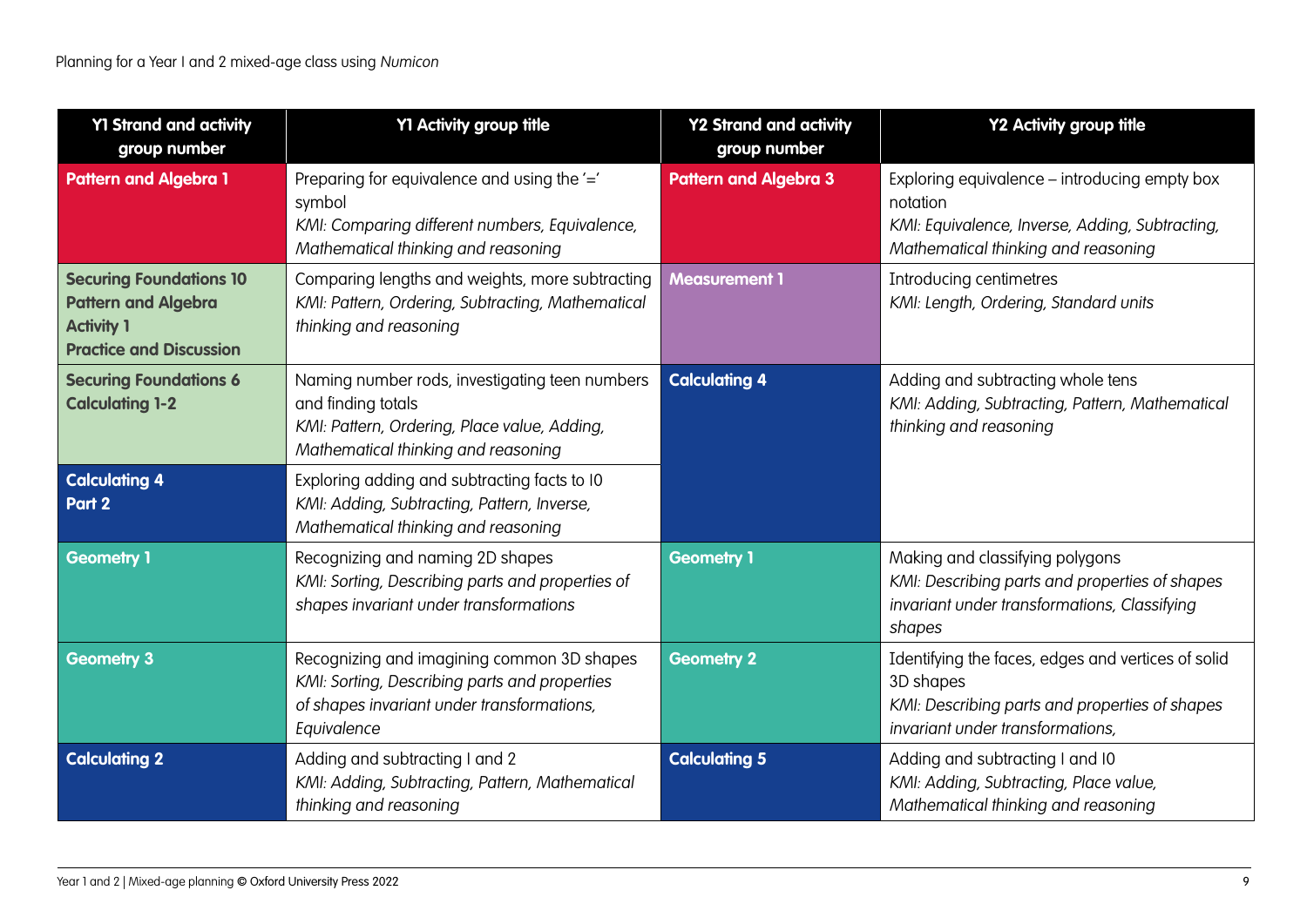| <b>Y1 Strand and activity</b><br>group number                                          | Y1 Activity group title                                                                                                                                                    | <b>Y2 Strand and activity</b><br>group number | <b>Y2 Activity group title</b>                                                                                                                                          |
|----------------------------------------------------------------------------------------|----------------------------------------------------------------------------------------------------------------------------------------------------------------------------|-----------------------------------------------|-------------------------------------------------------------------------------------------------------------------------------------------------------------------------|
| <b>Geometry 2</b>                                                                      | Making pictures, shapes and patterns<br>KMI: Using parts and properties of shapes,<br>Transforming and combining shapes, Equivalence                                       | <b>Geometry 3</b>                             | Investigating symmetry<br>KMI: Rotation, Reflection, Translation, Equivalence                                                                                           |
| <b>Pattern and Algebra 3</b>                                                           | Odd and even<br>KMI: Pattern, Mathematical thinking and<br>reasoning                                                                                                       | <b>Pattern and Algebra 4</b>                  | Odd and even<br>KMI: Pattern, Adding, Subtracting, Mathematical<br>thinking and reasoning                                                                               |
| <b>Calculating 9</b><br>Activities 1, 2, 8 and 10                                      | Partitioning into tens and ones<br>KMI: Place value, Adding, Subtracting, Pattern,<br>Equivalence, Mathematical thinking and<br>reasoning                                  | <b>Calculating 6</b>                          | Partitioning into tens and units to answer adding<br>and subtracting problems<br>KMI: Adding, Subtracting, Place value, Pattern,<br>Mathematical thinking and reasoning |
| <b>Securing Foundations 6</b><br><b>Pattern and Algebra</b><br><b>Activity 1 and 2</b> | Naming number rods, investigating teen numbers<br>and finding totals<br>KMI: Pattern, Ordering, Place value, Adding,<br>Mathematical thinking and reasoning                | <b>Pattern and Algebra 5</b>                  | Patterns and sequences of 2s, 3s, 5s and I0s<br>KMI: Pattern, Mathematical thinking and<br>reasoning                                                                    |
| <b>Securing Foundations 8</b><br><b>Pattern and Algebra</b><br><b>Activity 1-4</b>     | Beginning subtracting, sorting, more number<br>patterns<br>KMI: Pattern, Ordering, Equivalence, Counting,<br>Grouping, Subtracting, Mathematical thinking and<br>reasoning |                                               |                                                                                                                                                                         |
| <b>Calculating 9</b><br>Activities 3-7 and 9                                           | Partitioning into tens and ones<br>KMI: Place value, Adding, Subtracting, Pattern,<br>Equivalence, Mathematical thinking and<br>reasoning                                  | <b>Calculating 7</b>                          | Adding and subtracting I-digit numbers to and<br>from 2-digit numbers<br>KMI: Adding, Subtracting, Pattern, Place value,<br>Mathematical thinking and reasoning         |
| <b>Measurement 2</b>                                                                   | Introducing the Ip, 2p, 5p and I0p coins<br>KMI: Money, Equivalence                                                                                                        | <b>Measurement 2</b>                          | Introducing the 20p, 50p and £I coins<br>KMI: Money, Equivalence, Scaling                                                                                               |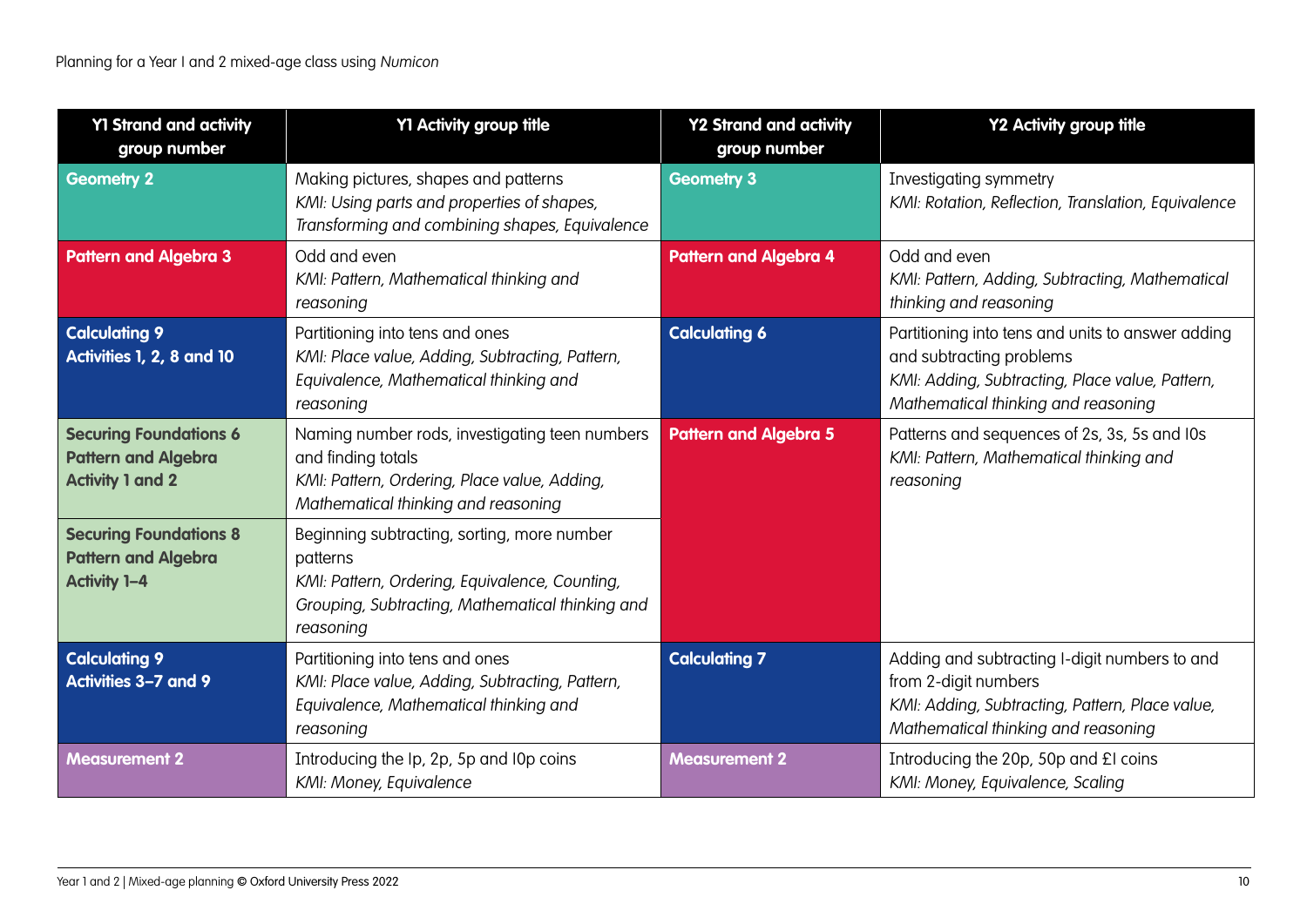| <b>Y1 Strand and activity</b><br>group number                                                                                                                                                                            | Y1 Activity group title                                                                                                                                                        | <b>Y2 Strand and activity</b><br>group number    | <b>Y2 Activity group title</b>                                                                                                         |
|--------------------------------------------------------------------------------------------------------------------------------------------------------------------------------------------------------------------------|--------------------------------------------------------------------------------------------------------------------------------------------------------------------------------|--------------------------------------------------|----------------------------------------------------------------------------------------------------------------------------------------|
| <b>Calculating 3</b>                                                                                                                                                                                                     | Money<br>KMI: Money, Adding, Subtracting, Pattern,<br>Mathematical thinking and reasoning                                                                                      | <b>Measurement 3</b>                             | Introducing the £2 coin and the £5, £10 and £20<br>notes<br>KMI: Money, Equivalence, Scaling                                           |
| <b>Numbers and the</b><br><b>Number System 3</b>                                                                                                                                                                         | Exploring number lines and counting in steps<br>KMI: Counting, Pattern, Order, Mathematical think-<br>ing and reasoning                                                        | <b>Calculating 8</b>                             | Introducing multiplying as repeated adding<br>KMI: Adding, Multiplying, Mathematical thinking<br>and reasoning                         |
| <b>Securing Foundations 7</b><br><b>Pattern and Algebra</b><br><b>Activity 1 and 2</b>                                                                                                                                   | More about teen numbers, number patterns,<br>adding<br>KMI: Pattern, Ordering, Counting, Place value,<br>Grouping, Adding, Equivalence, Mathematical<br>thinking and reasoning | <b>Calculating 9</b>                             | Learning times tables and about multiplying<br>through arrays<br>KMI: Multiplying, Equivalence, Mathematical<br>thinking and reasoning |
| There is no linked unit in the Y1 book. Therefore, we suggest you complete the<br>following activities from Securing Foundations or revisit any earlier activities you<br>have not covered or that require consolidation |                                                                                                                                                                                | <b>Numbers and the</b><br><b>Number System 5</b> | Rounding<br>KMI: Counting, Pattern, Mathematical thinking<br>and reasoning                                                             |
| <b>Securing Foundations 3</b><br><b>Numbers and the Number</b><br><b>System 1-4</b>                                                                                                                                      | Building Numicon Shape patterns, more repeating<br>patterns and number lines<br>KMI: Pattern, Counting, Grouping, Ordering,<br>Mathematical thinking and reasoning             |                                                  |                                                                                                                                        |
| <b>Securing Foundations 4</b><br><b>Numbers and the Number</b><br>System 3-6                                                                                                                                             | Comparing and ordering, more patterns,<br>beginning calculating<br>KMI: Pattern, Counting, Ordering, Adding,<br>Mathematical thinking and reasoning                            |                                                  |                                                                                                                                        |
| <b>Securing Foundations 5</b><br><b>Numbers and the Number</b><br><b>System 1-2</b>                                                                                                                                      | Describing relationships, more adding and<br>patterns in movement<br>KMI: Pattern, Counting, Ordering, Adding,<br>Mathematical thinking and reasoning                          |                                                  |                                                                                                                                        |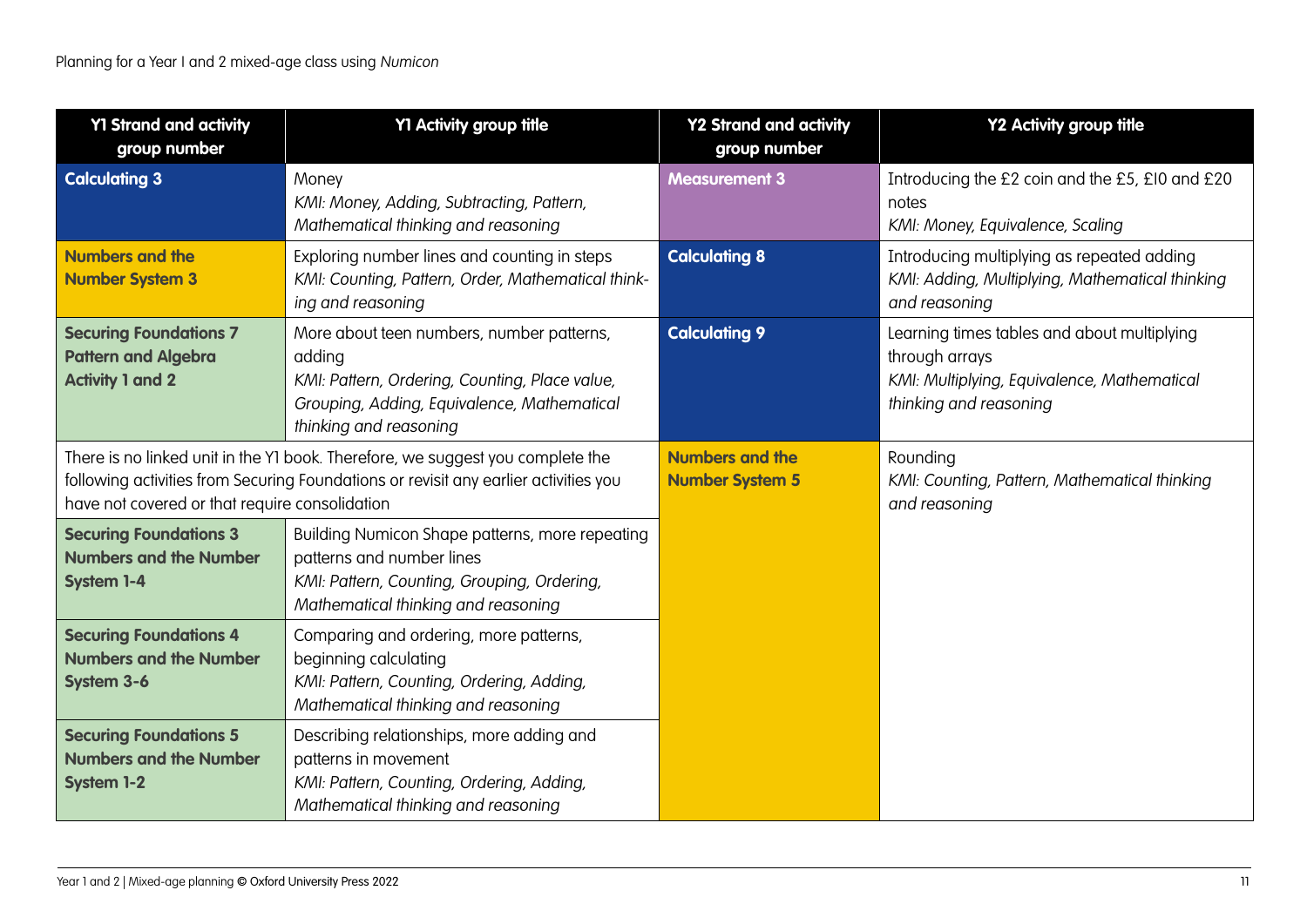| <b>Y1 Strand and activity</b><br>group number                               | Y1 Activity group title                                                                                                                                              | <b>Y2 Strand and activity</b><br>group number | Y2 Activity group title                                                                                                                                              |
|-----------------------------------------------------------------------------|----------------------------------------------------------------------------------------------------------------------------------------------------------------------|-----------------------------------------------|----------------------------------------------------------------------------------------------------------------------------------------------------------------------|
| <b>Securing Foundations 9</b><br><b>Calculating</b><br><b>Activity 1-3</b>  | Sorting, more practical subtracting<br>KMI: Pattern, Equivalence, Subtracting,<br>Mathematical thinking and reasoning                                                | <b>Calculating 10</b>                         | Mental strategies for near doubles and adding<br>and subtracting 9<br>KMI: Adding, Subtracting, Pattern, Mathematical<br>thinking and reasoning                      |
| <b>Securing Foundations 10</b><br><b>Calculating</b><br><b>Activity 1-3</b> | Comparing lengths and weights, more subtracting<br>KMI: Pattern, Ordering, Subtracting, Mathematical<br>thinking and reasoning                                       | <b>Calculating 10</b>                         | Mental strategies for near doubles and adding<br>and subtracting 9<br>KMI: Adding, Subtracting, Pattern, Mathematical<br>thinking and reasoning                      |
| <b>Calculating 8</b><br><b>Activities 1-9</b>                               | Adding more than two numbers<br>KMI: Adding, Subtracting, Pattern, Associative<br>property of addition, Mathematical thinking and<br>reasoning                       | <b>Calculating 12</b>                         | Adding three or more I-digit numbers<br>KMI: Adding, Pattern, Mathematical thinking and<br>reasoning                                                                 |
| <b>Geometry 4</b>                                                           | Comparing and naming common solid 3D shapes<br>KMI: Classifying shapes, Describing parts<br>and properties of shapes invariant under<br>transformations, Equivalence | <b>Geometry 4</b>                             | Recognizing and naming prisms and cylinders<br>KMI: Describing parts and properties of shapes<br>invariant under transformations, Classifying<br>shapes, Equivalence |
| <b>Calculating 8</b><br><b>Activities 10-13</b>                             | Adding more than two numbers<br>KMI: Adding, Subtracting, Pattern, Associative<br>property of addition, Mathematical thinking and<br>reasoning                       | <b>Calculating 11</b>                         | Bridging through multiples of I0<br>KMI: Adding, Subtracting, Place value, Pattern,<br>Mathematical thinking and reasoning                                           |
| <b>Calculating 6</b>                                                        | Understanding subtracting as 'difference' and as<br>'how many more?'<br>KMI: Adding, Subtracting, Zero, Inverse,<br>Mathematical thinking and reasoning              | <b>Calculating 13</b>                         | Adding and subtracting 2-digit numbers to 100<br>KMI: Adding, Subtracting, Place value,<br>Mathematical thinking and reasoning                                       |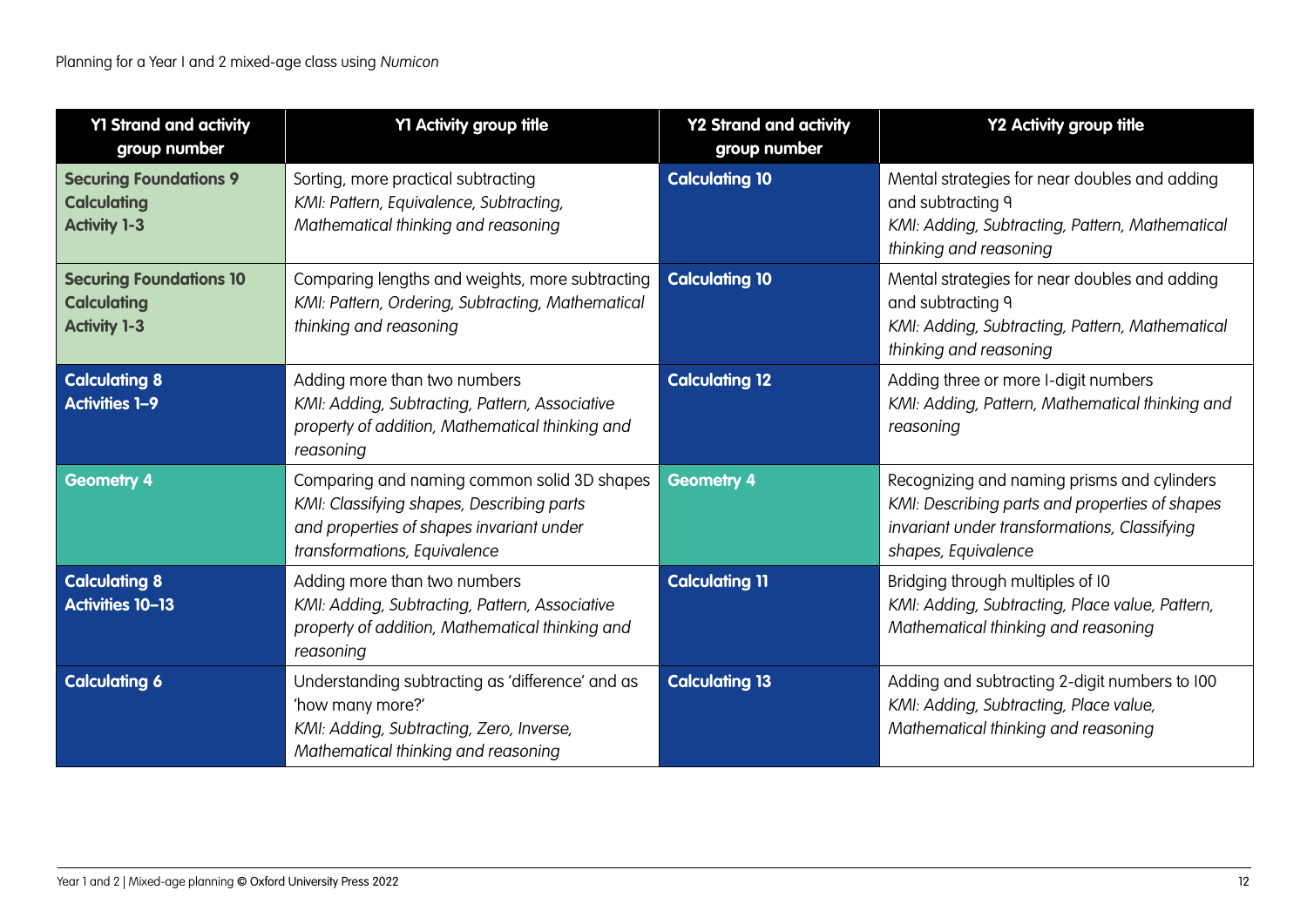| <b>Y1 Strand and activity</b><br>group number                                                                                                                                                                            | Y1 Activity group title                                                                                                                                                        | <b>Y2 Strand and activity</b><br>group number | Y2 Activity group title                                                                                                                             |
|--------------------------------------------------------------------------------------------------------------------------------------------------------------------------------------------------------------------------|--------------------------------------------------------------------------------------------------------------------------------------------------------------------------------|-----------------------------------------------|-----------------------------------------------------------------------------------------------------------------------------------------------------|
| <b>Measurement 1</b>                                                                                                                                                                                                     | Comparing, ordering and measuring lengths<br>KMI: Length and distance, Comparing, Ordering,<br>Non-standard units                                                              | <b>Measurement 4</b>                          | Introducing metres<br>KMI: Length, Equivalence, Standard units                                                                                      |
| <b>Calculating 7</b>                                                                                                                                                                                                     | Developing recall of adding and subtracting facts<br>within 10<br>KMI: Adding, Subtracting, Pattern, Mathematical<br>thinking and reasoning                                    | <b>Calculating 14</b>                         | Adding and subtracting to 20<br>KMI: Adding, Subtracting, Place value, Pattern,<br>Mathematical thinking and reasoning                              |
| There is no linked unit in the Y1 book. Therefore, we suggest you complete the<br>following activities from Securing Foundations or revisit any earlier activities you<br>have not covered or that require consolidation |                                                                                                                                                                                | <b>Calculating 15</b>                         | Introducing dividing as 'How many  in ?'<br>KMI: Dividing, Grouping Structure, Inverse,<br>Multiplying, Mathematical thinking and reasoning         |
| <b>Securing Foundations 7</b><br><b>Numbers and the Number</b><br><b>System 1-3</b><br><b>Calculating 1-3</b>                                                                                                            | More about teen numbers, number patterns,<br>adding<br>KMI: Pattern, Ordering, Counting, Place value,<br>Grouping, Adding, Equivalence, Mathematical<br>thinking and reasoning |                                               |                                                                                                                                                     |
| <b>Pattern and Algebra 4</b>                                                                                                                                                                                             | Logic<br>KMI: Pattern, Mathematical thinking and<br>reasoning                                                                                                                  | <b>Pattern and Algebra 6</b>                  | Logic<br>KMI: Pattern, Mathematical thinking and<br>reasoning                                                                                       |
| <b>Calculating 5</b>                                                                                                                                                                                                     | Halves and quarters of wholes<br>KMI: Fractions as operators, Equivalence,<br>Mathematical thinking and reasoning                                                              | <b>Calculating 16</b>                         | Halves, quarters and thirds of wholes<br>KMI: Fractions as operators, Multiplying, Dividing,<br>Equivalence, Mathematical thinking and<br>reasoning |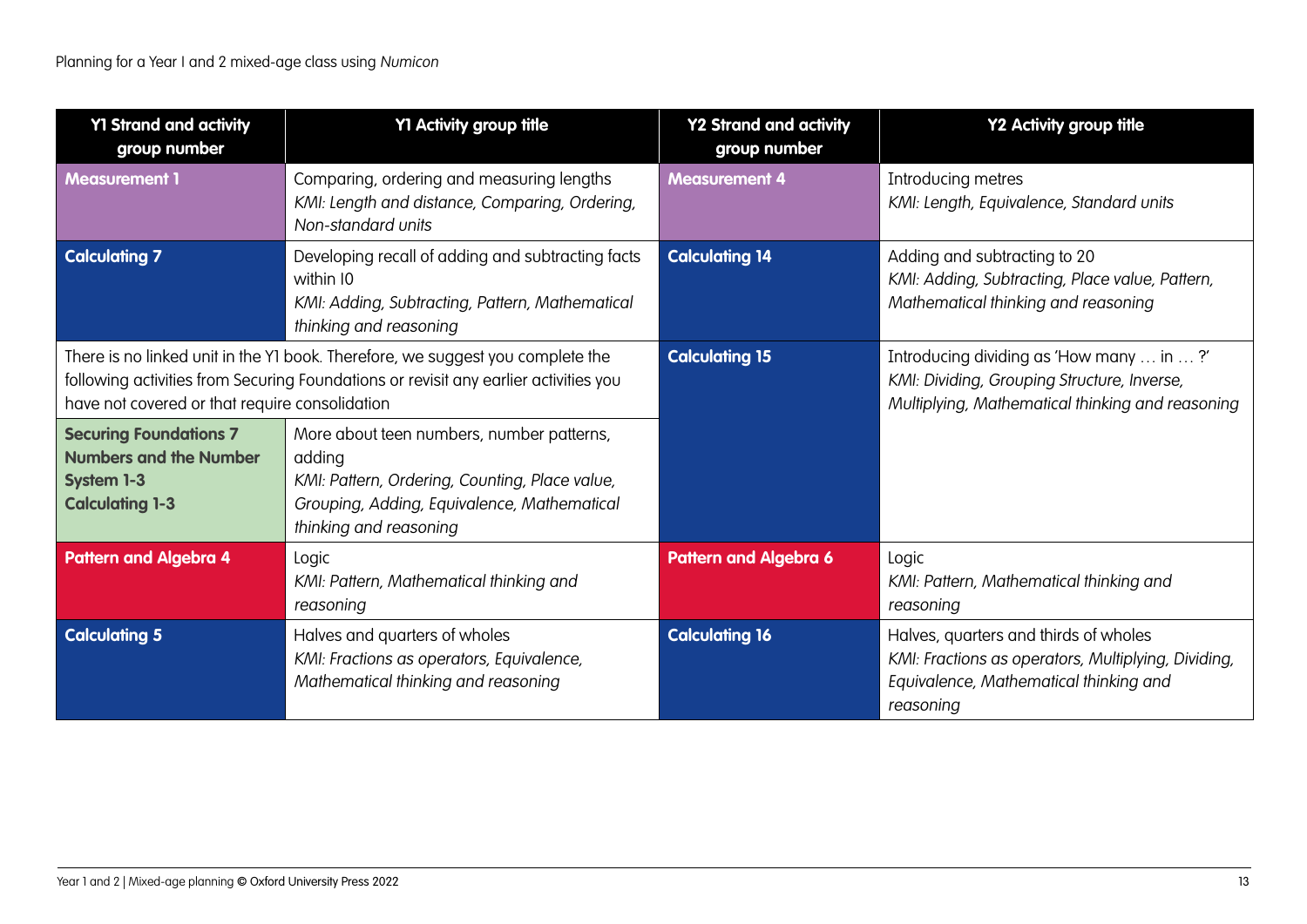| <b>Y1 Strand and activity</b><br>group number                                     | Y1 Activity group title                                                                                                                                                | <b>Y2 Strand and activity</b><br>group number    | Y2 Activity group title                                                                                                                                                                      |
|-----------------------------------------------------------------------------------|------------------------------------------------------------------------------------------------------------------------------------------------------------------------|--------------------------------------------------|----------------------------------------------------------------------------------------------------------------------------------------------------------------------------------------------|
| <b>Pattern and Algebra 5</b>                                                      | Finding possibilities<br>KMI: Pattern, Mathematical thinking and<br>reasoning                                                                                          | <b>Pattern and Algebra 7</b>                     | Finding all possibilities<br>KMI: Adding, Subtracting, Mathematical thinking<br>and reasoning                                                                                                |
| have not covered or that require consolidation                                    | There is no linked unit in the Y1 book. Therefore, we suggest you complete the<br>following activities from Securing Foundations or revisit any earlier activities you | <b>Numbers and the</b><br><b>Number System 6</b> | Introducing fractions as numbers - building on<br>earlier work on fractions as operators (NPC2,<br>Calc <sub>16</sub> )                                                                      |
| <b>Securing Foundations 9</b><br><b>Pattern and Algebra Activity</b><br>$1-4$     | Sorting, more practical subtracting<br>KMI: Pattern, Equivalence, Subtracting,<br>Mathematical thinking and reasoning                                                  |                                                  | KMI: Fractions as numbers, Mathematical thinking<br>and reasoning                                                                                                                            |
| <b>Securing Foundations 10</b><br><b>Pattern and Algebra Activity</b><br>$2 - 3$  | Comparing lengths and weights, more subtracting<br>KMI: Pattern, Ordering, Subtracting, Mathematical<br>thinking and reasoning                                         |                                                  |                                                                                                                                                                                              |
| <b>Securing Foundations 12</b><br><b>Pattern and Algebra</b><br><b>Activity 1</b> | Similar attributes, numbers to 20 and the '+'<br>symbol<br>KMI: Equivalence, Order, Counting, Grouping,<br>Adding, Mathematical thinking and reasoning                 | <b>Numbers and the</b><br><b>Number System 6</b> | Introducing fractions as numbers - building on<br>earlier work on fractions as operators (NPC2,<br>Calc <sub>16</sub> )<br>KMI: Fractions as numbers, Mathematical thinking<br>and reasoning |
| <b>Measurement 4</b>                                                              | Comparing, ordering and measuring heaviness<br>KMI: Mass and weight, Comparing, Ordering,<br>Non-standard units                                                        | <b>Measurement 5</b>                             | Introducing kilograms and grams<br>KMI: Mass and weight, Equivalence, Standard<br>units                                                                                                      |
| <b>Measurement 5</b>                                                              | Comparing, ordering and measuring capacity<br>KMI: Capacity and volume, Equivalence,<br>Comparing, Ordering, Non-standard units                                        | <b>Measurement 6</b>                             | Introducing litres and millilitres, and units of<br>temperature<br>KMI: Capacity and volume, Equivalence, Standard<br>units                                                                  |